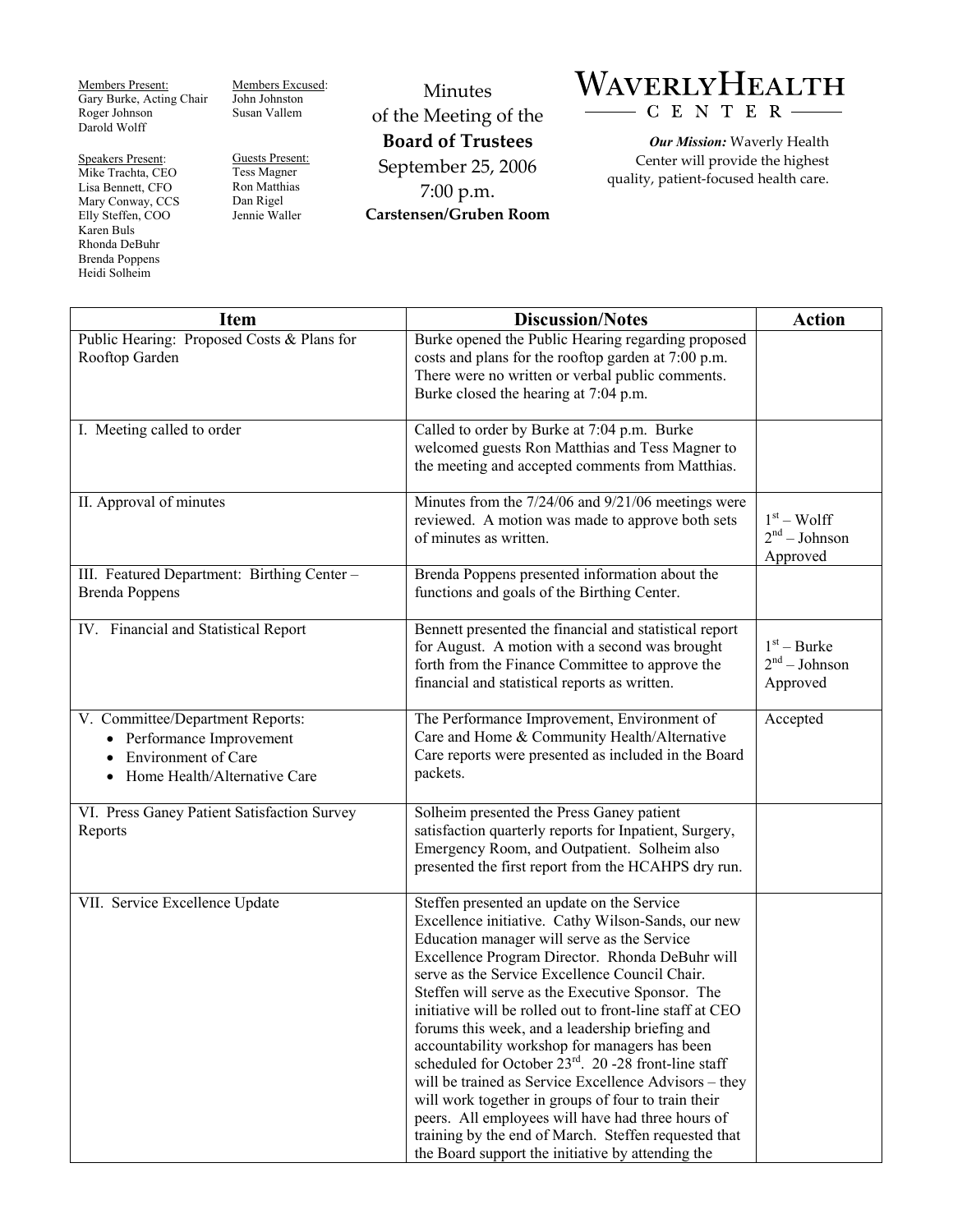|                                                                                                                                                                                                                                                                                                                                                                                  | briefings and workshops whenever their schedules<br>permit.                                                                                                                                                                                                                                                                            |                                             |
|----------------------------------------------------------------------------------------------------------------------------------------------------------------------------------------------------------------------------------------------------------------------------------------------------------------------------------------------------------------------------------|----------------------------------------------------------------------------------------------------------------------------------------------------------------------------------------------------------------------------------------------------------------------------------------------------------------------------------------|---------------------------------------------|
| VIII. Foundation Update                                                                                                                                                                                                                                                                                                                                                          | Solheim reported that the Foundation Board of                                                                                                                                                                                                                                                                                          |                                             |
|                                                                                                                                                                                                                                                                                                                                                                                  | Directors met on 9/20/06. They authorized a new<br>annual campaign that will kick-off in October and                                                                                                                                                                                                                                   |                                             |
|                                                                                                                                                                                                                                                                                                                                                                                  | conclude in January. The goal is to raise \$45,000 to                                                                                                                                                                                                                                                                                  |                                             |
| IX. C.E.O.'s Report                                                                                                                                                                                                                                                                                                                                                              | purchase a patient care simulator.                                                                                                                                                                                                                                                                                                     |                                             |
| • Resolution Concerning Sources of Patient<br>Care Provided From Outside of the Health<br>Center (Lab Providers):<br>Allen Memorial Hospital, Pathology &<br>٠<br>Reference Lab<br>The Blood Center of Iowa<br>$\blacksquare$<br>University of Iowa State Hygienic<br>٠<br>Labs<br>Mayo Clinic Department of<br>٠<br>Laboratory and Pathology<br>Louis C. Herring & Company<br>٠ | Trachta presented the resolution concerning sources<br>of patient care provided from outside of the Health<br>Center for the lab providers listed at left. The list of<br>providers has been reviewed and approved by the<br>Executive Committee of the Medical Staff. A<br>motion was made to approve the resolution as<br>presented. | $1st - Johnson$<br>$2nd - Wolf$<br>Approved |
| US Drug Testing Laboratories, Inc.<br>$\blacksquare$                                                                                                                                                                                                                                                                                                                             |                                                                                                                                                                                                                                                                                                                                        |                                             |
| Organizational Chart                                                                                                                                                                                                                                                                                                                                                             | Trachta presented proposed changes in structure and<br>reporting relationships to the organizational chart. A<br>motion was made to approve the changes as<br>presented.                                                                                                                                                               | $1st - Wolf$<br>$2nd - Johnson$<br>Approved |
| Contract Approval:<br>Halogen - Performance Evaluation                                                                                                                                                                                                                                                                                                                           | Buls presented a contract proposal from Halogen to<br>purchase employee evaluation software and support<br>services. Following discussion, a motion was made<br>to approve the proposal as presented with first year                                                                                                                   | $1st - Johnson$<br>$2nd - Wolf$             |
|                                                                                                                                                                                                                                                                                                                                                                                  | costs not to exceed \$32,842.36                                                                                                                                                                                                                                                                                                        | Approved                                    |
| Lynx - ER Software                                                                                                                                                                                                                                                                                                                                                               | Bennett presented a contract proposal from Lynx for<br>ER software. Following discussion, a motion was<br>made to approve the proposal as presented.                                                                                                                                                                                   | $1st - Wolf$<br>$2nd - Johnson$<br>Approved |
| 3M - Encoder Software<br>٠                                                                                                                                                                                                                                                                                                                                                       | Bennett presented a request to renew our contract<br>with 3M for encoder software, and to increase the<br>term of the contract from 3 years to 5 years.                                                                                                                                                                                |                                             |
|                                                                                                                                                                                                                                                                                                                                                                                  | Following discussion, a motion was made to approve<br>the renewal with the increased term.                                                                                                                                                                                                                                             | $1st - Johnson$<br>$2nd - Wolf$<br>Approved |
| X. Medical Staff Report                                                                                                                                                                                                                                                                                                                                                          | No report.                                                                                                                                                                                                                                                                                                                             |                                             |
| XI. Old Business                                                                                                                                                                                                                                                                                                                                                                 |                                                                                                                                                                                                                                                                                                                                        |                                             |
| • Construction Update                                                                                                                                                                                                                                                                                                                                                            | Steffen reported that the MRI/CT project is on<br>schedule. They expect the MRI to be functional on<br>$11/6$ and the CT to be functional on $11/13$ .                                                                                                                                                                                 |                                             |
| Property Acquisition                                                                                                                                                                                                                                                                                                                                                             | Trachta presented a capital request to purchase the<br>south $\frac{1}{2}$ of the golf course maintenance block from<br>the City of Waverly. Discussion was held regarding                                                                                                                                                             |                                             |
|                                                                                                                                                                                                                                                                                                                                                                                  | the possible terms of the purchase. The Board set the<br>following parameters for the purchase: a timeframe<br>should be expressly stated for the city to vacate the                                                                                                                                                                   |                                             |
|                                                                                                                                                                                                                                                                                                                                                                                  | sheds for demolition so that the area may be utilized<br>for temporary parking this winter; the property<br>should be deeded to Waverly Health Center; and the<br>cost to Waverly Health Center should not exceed                                                                                                                      |                                             |
|                                                                                                                                                                                                                                                                                                                                                                                  | \$50,000. A motion was made to give Trachta the<br>authority to negotiate on behalf of the Board of<br>Trustees with the above listed parameters.                                                                                                                                                                                      | $1st - Wolf$<br>$2nd - Johnson$<br>Approved |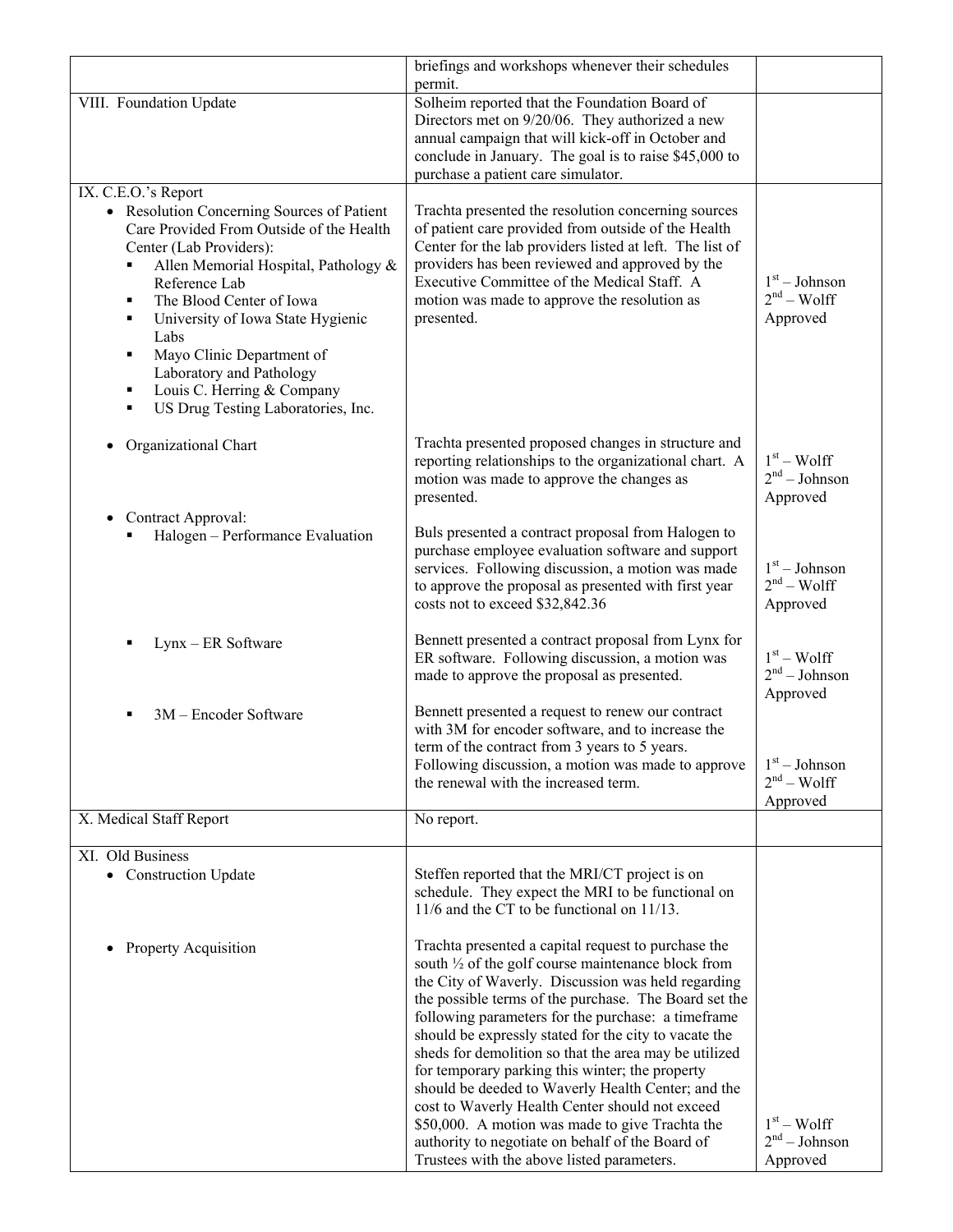| <b>Master Facility Planning</b><br>$\bullet$                                                                                                                                                                                                                                                                                                                                                                                                                                                                                                                                                                                                                                                                                                                                                                                                                                                                                                                                                                                                                                                                                                                                                                                                                                                                                                                                  | Trachta reported that the Golf Commission will be<br>meeting at noon on October $17th$ to discuss a possible<br>land swap with the hospital. A public forum will be<br>held that evening at the public library.                                                                                                                                                                                                             |                                             |
|-------------------------------------------------------------------------------------------------------------------------------------------------------------------------------------------------------------------------------------------------------------------------------------------------------------------------------------------------------------------------------------------------------------------------------------------------------------------------------------------------------------------------------------------------------------------------------------------------------------------------------------------------------------------------------------------------------------------------------------------------------------------------------------------------------------------------------------------------------------------------------------------------------------------------------------------------------------------------------------------------------------------------------------------------------------------------------------------------------------------------------------------------------------------------------------------------------------------------------------------------------------------------------------------------------------------------------------------------------------------------------|-----------------------------------------------------------------------------------------------------------------------------------------------------------------------------------------------------------------------------------------------------------------------------------------------------------------------------------------------------------------------------------------------------------------------------|---------------------------------------------|
| XII. New Business<br>• Appointments to Medical Staff:<br>John Ebensberger, M.D. - Courtesy,<br>٠<br>ER, EPA<br>Dan Mulholland, M.D. - Consulting,<br>٠<br>Radiology, CVMS<br>Paulette Jacobson, RN - Ancillary,<br>٠<br>Cardiology RN, CVMS<br>Reappointments to Medical Staff:<br>$\bullet$<br>Suzanne Bartlett, M.D. - Active, OB-<br>٠<br>Gyn, WHC<br>Driss Cammoun, M.D. - Consulting,<br>п<br>Radiology, CVMS<br>Christopher Considine, D.P.M. -<br>٠<br>Courtesy, Podiatry, Family Foot<br>Health<br>Shannon Hull, PA-C - Ancillary,<br>п<br>Family Practice, IHS<br>Victor Lawrinenko, M.D. -<br>٠<br>Consulting, Gastroenterology,<br>Covenant<br>Stephen Leslie, M.D. - Consulting,<br>п<br>Allergy & Immunology, Covenant<br>Lawrence Liebscher, M.D. -<br>п<br>Consulting, Radiology, CVMS<br>Daniel Miller, M.D. - Consulting,<br>٠<br>Ophthalmology, CVMS<br>Claro Palma, M.D. - Consulting,<br>٠<br>Rheumatology, CVMS<br>Michael Puk, M.D. - Consulting,<br>٠<br>Ophthalmology, CVMS<br>Greg Raecker, D.O. - Consulting,<br>٠<br>Radiology, CVMS<br>Dov Rotenberg, M.D. - Consulting,<br>٠<br>Otolaryngology, Covenant<br>Wayne Ventling, D.O. - Consulting,<br>٠<br>Radiology, CVMS<br>Provisional to Regular Status on Medical<br>$\bullet$<br>Staff:<br>James Connell, M.D. - Consulting,<br>٠<br>Radiology, CVMS<br>David Huyette, M.D. - Consulting,<br>٠ | Trachta presented the appointments and<br>reappointments to Medical Staff and the provisional<br>to regular appointments as listed at left. The files<br>have been reviewed by the Executive Committee of<br>the Medical Staff. The Executive Committee<br>recommends approval. A motion was made to<br>approve the items as individually considered and<br>recommended by the Executive Committee of the<br>Medical Staff. | $1st - Johnson$<br>$2nd - Wolf$<br>Approved |
| Radiology, CVMS<br>New/Revised Policies:<br>$\bullet$<br>Charity Care Discounts/<br>٠<br>Administration<br><b>Facility Refrigerators</b><br>٠<br>Hearing Aids/Med-Surg<br>٠<br>Nutritional Needs/Med-Surg<br>٠<br>Clinical Nursing Skills/Med-Surg<br>٠<br>High Risk to Fall Assessment (Spot<br>٠<br>the Dot Program)/Med-Surg<br>Intake and Output/Med-Surg<br>٠<br>Mini Mental Status Assessment/Med-<br>٠                                                                                                                                                                                                                                                                                                                                                                                                                                                                                                                                                                                                                                                                                                                                                                                                                                                                                                                                                                 | Trachta and DeBuhr presented the new/revised<br>policies as listed at left, and included in the Board<br>packets. A motion was made to approve the policies<br>as written and individually considered.                                                                                                                                                                                                                      | $1st - Wolf$<br>$2nd - Johnson$<br>Approved |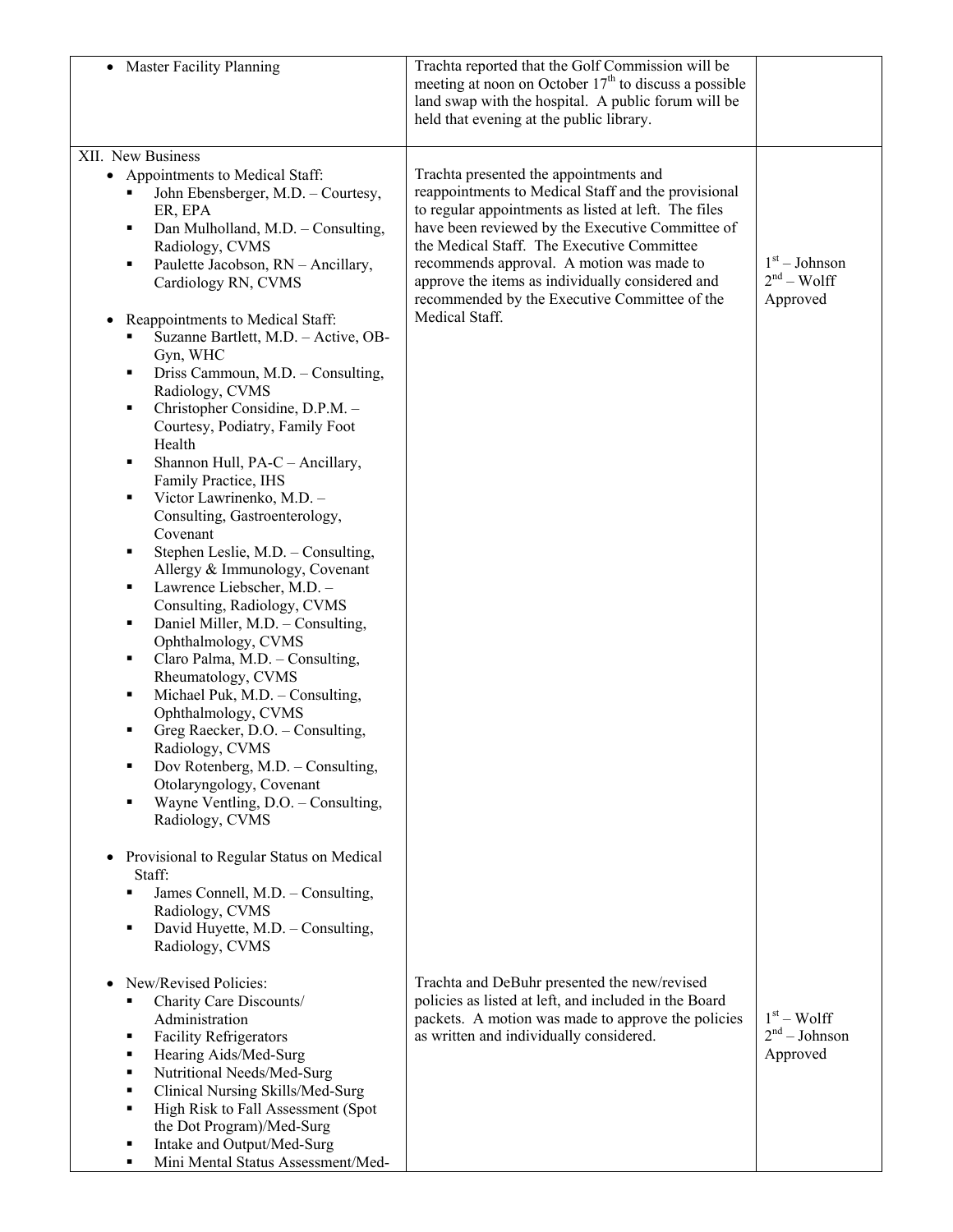|   | Surg                                       |  |
|---|--------------------------------------------|--|
|   |                                            |  |
|   | Neurological Assessment/Med-Surg           |  |
| ٠ | Nursing Admission Assessment/Med-          |  |
|   |                                            |  |
|   | Surg                                       |  |
| ٠ | Nursing Reassessment/Med-Surg              |  |
| ٠ | PRN Pain Assessment and Medication         |  |
|   |                                            |  |
|   | Management/Med-Surg                        |  |
| ٠ | Vital Signs Assessment (TPR; BP;           |  |
|   | Pulse Oximetry)/Med-Surg                   |  |
| ٠ | Admission of Patient to the                |  |
|   |                                            |  |
|   | Medical/Surgical Unit/Med-Surg             |  |
| ٠ | Care of a Dying Patient/Med-Surg           |  |
| ٠ | Care of Patient in a Monitored             |  |
|   |                                            |  |
|   | Bed/Med-Surg                               |  |
| ٠ | Discharge Planning/Med-Surg                |  |
| ٠ | Hospice Inpatient Care/Med-Surg            |  |
| ٠ |                                            |  |
|   | Medication Education and Discharge         |  |
|   | Instructions/Med-Surg                      |  |
| ٠ | Meeting a Patient's Spiritual Needs/       |  |
|   | Med-Surg                                   |  |
|   |                                            |  |
| ٠ | Non-Emergency Transfer of a Patient        |  |
|   | to Another Facility/Med-Surg               |  |
| ٠ | Colostomy: Changing a Drainable            |  |
|   |                                            |  |
|   | Pouch/Med-Surg                             |  |
| ٠ | Colostomy Irrigation/Med-Surg              |  |
| ٠ | Enemas/Med-Surg                            |  |
| ٠ | Enteral Tube Feeding/Med-Surg              |  |
|   |                                            |  |
| ٠ | Feeding Tube Placement: Nasogastric        |  |
|   | or Nasointestinal/Med-Surg                 |  |
| ٠ | Nasal Gastric Tube: Inserting and          |  |
|   |                                            |  |
|   | Maintaining a Nasogastric Tube/Med-        |  |
|   | Surg                                       |  |
| ٠ | Rectal Tube: Insertion of/Med-Surg         |  |
|   |                                            |  |
| ٠ | <b>Consent for Administration of Blood</b> |  |
|   | and/or Blood Derivatives - Refusal of      |  |
|   | Administration of Blood and/or Blood       |  |
|   | Derivatives/Med-Surg                       |  |
|   |                                            |  |
|   | Daily Census Sheet-Procedure for           |  |
|   | Completing/Med-Surg                        |  |
| ٠ | Frequent Measurement Form/Med-             |  |
|   |                                            |  |
|   | Surg                                       |  |
| ٠ | Graphic Record - Use of the/Med-Surg       |  |
| ٠ | Kardex Card – Use of the Nursing/          |  |
|   |                                            |  |
|   | Med-Surg                                   |  |
| ٠ | Noting Orders/Med-Surg                     |  |
| ٠ | Nurse's Note - Use of/Med-Surg             |  |
| ٠ | Nursing Care Plan/Med-Surg                 |  |
|   |                                            |  |
| ٠ | Patient Care Checklist/Med-Surg            |  |
| ٠ | Patient Controlled Analgesia (PCA)         |  |
|   | Flow Sheet/Med-Surg                        |  |
| ٠ | Cast Care and Management/Med-Surg          |  |
|   |                                            |  |
| ٠ | Crutch Walking/Med-Surg                    |  |
| ٠ | Sequential Compression Device/Med-         |  |
|   |                                            |  |
|   | Surg                                       |  |
| ٠ | Seizure Precautions/Med-Surg               |  |
| ٠ | Central Venous Pressure/Med-Surg           |  |
| ٠ | Cold Therapy/Med-Surg                      |  |
|   |                                            |  |
| ٠ | Dressing Application and Changes/          |  |
|   | Med-Surg                                   |  |
|   | Ear Irrigations/Med-Surg                   |  |
|   |                                            |  |
|   | Epidural Catheter - Analgesia/Med-         |  |
|   | Surg                                       |  |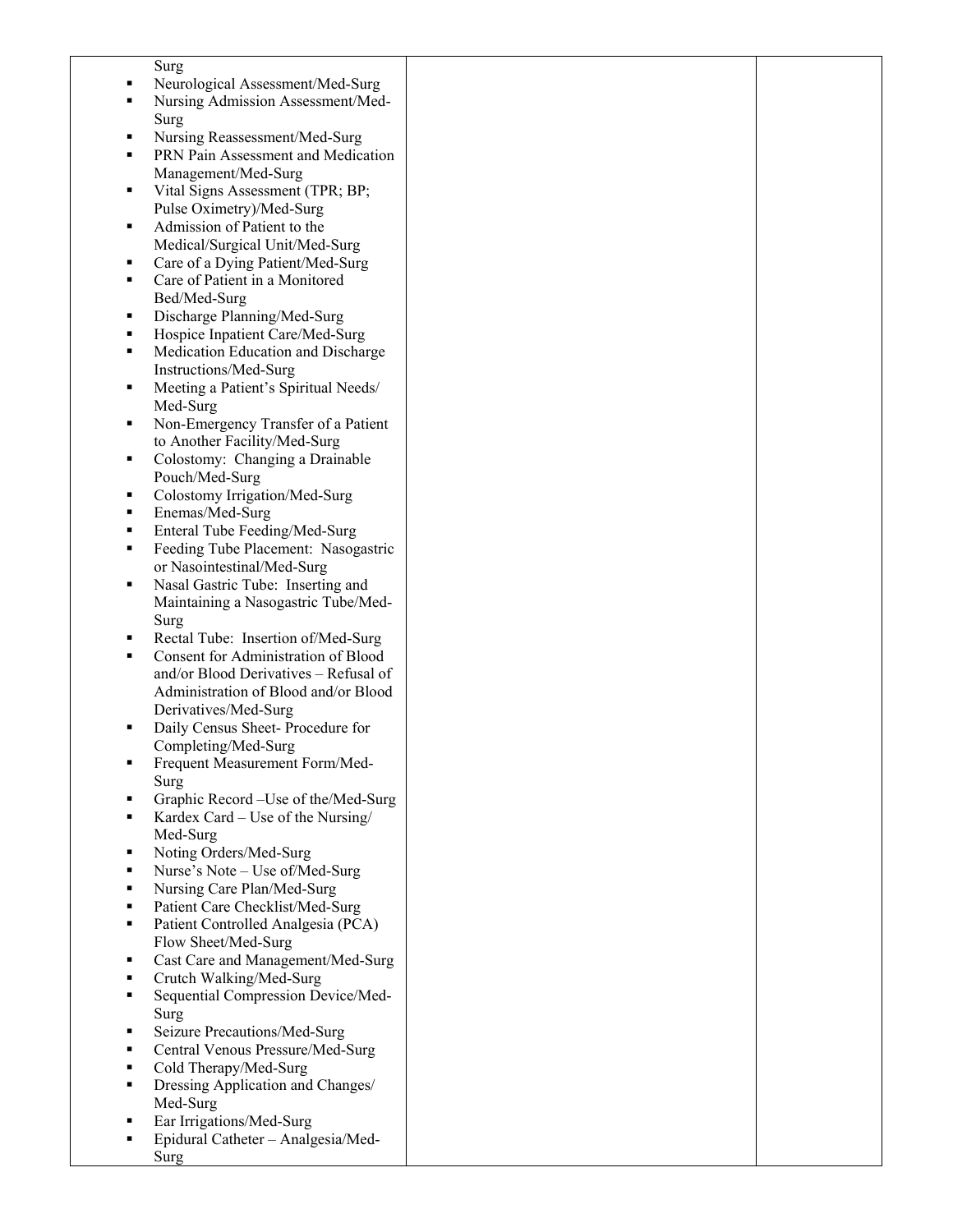| External Transchest Pacing/Med-Surg<br>٠        |                                                                    |                 |
|-------------------------------------------------|--------------------------------------------------------------------|-----------------|
| Eye Irrigations/Med-Surg                        |                                                                    |                 |
| Ice Bag - Use of/Med-Surg                       |                                                                    |                 |
| Lumbar Puncture/Med-Surg                        |                                                                    |                 |
| Thoracentesis/Med-Surg                          |                                                                    |                 |
| Warm, Moist Dressings with K-<br>$\blacksquare$ |                                                                    |                 |
| Pad/Med-Surg                                    |                                                                    |                 |
| Post Operative Care/Med-Surg<br>٠               |                                                                    |                 |
| Preoperative Care/Med-Surg                      |                                                                    |                 |
| Health Promotion Membership<br>п                |                                                                    |                 |
| Types/Health Promotion                          |                                                                    |                 |
| Health Promotion Membership<br>٠                |                                                                    |                 |
| Process/Health Promotion                        |                                                                    |                 |
| Outpatient Medical Assessment/Med-<br>п         |                                                                    |                 |
| Surg                                            |                                                                    |                 |
|                                                 | Trachta reported that the Finance Committee met on                 |                 |
| <b>Finance Committee</b>                        | September 21 <sup>st</sup> . Minutes from said meeting were        |                 |
|                                                 | included in the Board packets. Trachta presented the               |                 |
|                                                 | following capital requests:                                        |                 |
|                                                 | Laryngoscopy Equipment at a cost not to<br>٠                       |                 |
| Capital Request - Laryngoscopy<br>Equipment     | exceed \$29,307                                                    |                 |
| Capital Request - MR Injector                   | MRI Injector at a cost not to exceed \$39,777<br>٠                 |                 |
| Capital Request – CT Injector                   | CT Injector at a cost not to exceed \$27,575                       |                 |
|                                                 | A motion with a second is brought forth from the                   | $1st - Johnson$ |
|                                                 | Finance Committee to approve the above listed                      | $2nd - Burke$   |
|                                                 | capital requests as presented.                                     | Approved        |
|                                                 |                                                                    |                 |
| Capital Request - Mini Van                      | Discussion was brought forth from Finance                          |                 |
|                                                 | Committee regarding the capital request to purchase                |                 |
|                                                 | one replacement mini van. It was the consensus of                  |                 |
|                                                 | the Board that due to the age and condition of the                 |                 |
|                                                 | hospital vans it would be in our best interest to                  |                 |
|                                                 | replace both vans at this time. Quotes were                        |                 |
|                                                 | presented and a motion was made to purchase 2 new                  | $1st - Johnson$ |
|                                                 | minivans, or 1 new minivan and 1 with 3,000 miles                  | $2nd - Wolf$    |
|                                                 | at a cost not to exceed \$18,000 per van.                          | Approved        |
|                                                 |                                                                    |                 |
| Capital Request - Land Purchase                 | Land Purchase – as discussed under CEO<br>Report                   |                 |
|                                                 |                                                                    |                 |
| FYI - File Server Purchase<br>٠                 |                                                                    |                 |
|                                                 |                                                                    |                 |
|                                                 |                                                                    |                 |
| <b>Personnel Committee</b>                      | Buls reported that the Personnel Committee met                     |                 |
|                                                 | prior to this meeting. Laurie Rose was selected as                 |                 |
|                                                 | the Employee of the Month for October. Rose, a                     |                 |
|                                                 | clerk in the Plant Services department was                         |                 |
|                                                 | nominated for her helpful attitude and for going                   |                 |
|                                                 | above and beyond.                                                  |                 |
| <b>Executive Committee</b>                      | Trachta presented the minutes of the Executive                     |                 |
| Minutes $-8/14/06$                              | Committee meetings as listed at left and included in               |                 |
| Minutes $- 8/17/06$                             | the Board packets. A motion was made to ratify the                 | $1st - Wolf$    |
| Minutes $-$ 8/30/06                             | actions of the Executive Committee as presented.                   | $2nd - Johnson$ |
|                                                 |                                                                    | Approved        |
|                                                 | Trachta reported that Mary Conway has resigned                     |                 |
|                                                 | from her position of Chief of Clinical Services. A                 |                 |
|                                                 | reception will be held on her last day, October 20 <sup>th</sup> , |                 |
|                                                 | to honor her for her 15 years of service to Waverly                |                 |
|                                                 | Health Center.                                                     |                 |
|                                                 |                                                                    |                 |